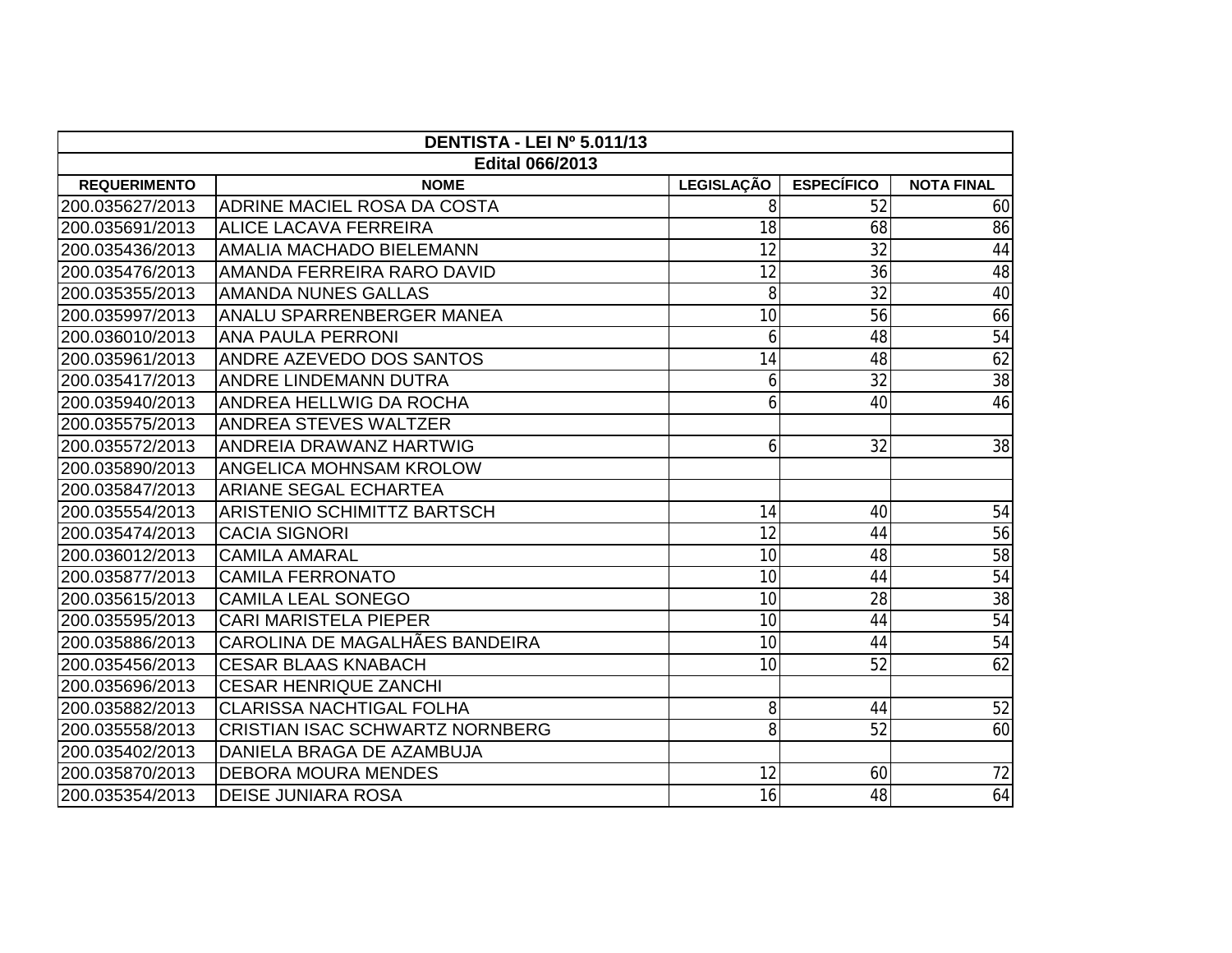| 200.035551/2013 | <b>DENISE CARRICO DE CASTRO</b>           |                |                 |                 |
|-----------------|-------------------------------------------|----------------|-----------------|-----------------|
| 200.035651/2013 | <b>DENISE PAIVA DA ROSA</b>               | 8              | 40              | 48              |
| 200.035634/2013 | DOUGLAS MOACIR ROSA TEIXEIRA              |                | 52              | 56              |
| 200.035680/2013 | <b>EDSON LUIS GONÇALVES FERNANDES</b>     | 16             | 36              | 52              |
| 200.035681/2013 | ELISA SANTOS DE MATTOS EHLERT             | 6              | 52              | 58              |
| 200.035570/2013 | FATIMA GENTILINI DA SILVA SÃO LÁZARO      | 14             | 40              | 54              |
| 200.035604/2013 | <b>FERNANDA BARBOSA LEAL</b>              | 10             | 52              | 62              |
| 200.035422/2013 | FERNANDA DE CARVALHO MODAFFAR AL ALAM     | 10             | $\overline{36}$ | 46              |
| 200.035756/2013 | <b>IFERNANDA MARIA FERNANDEZ PEGORARO</b> | 14             | 52              | 66              |
| 200.035759/2013 | <b>IFERNANDA MULLER ANTUNES</b>           | 8              | 28              | 36              |
| 200.035831/2013 | <b>FERNANDO BARCELLOS DA SILVA</b>        | 8              | 40              | 48              |
| 200.035920/2013 | <b>FRADANE GONÇALVES BRAZ</b>             |                |                 |                 |
| 200.035408/2013 | <b>FREDERICO BUBOLZ TIMM</b>              | 8              | 28              | $\overline{36}$ |
| 200.035893/2013 | <b>GABRIELA ESMERIO STUDZINSKI</b>        |                |                 |                 |
| 200.035454/2013 | <b>GABRIELA UNFER SCHMITT</b>             | 10             | 48              | 58              |
| 200.035990/2013 | <b>GIZELLE TOMAZINI OZELAME</b>           | $\overline{0}$ | 28              | $28$            |
| 200.035950/2013 | <b>ISLAINE OLIVEIRA BUTTENBENDER</b>      | 10             | 48              | 58              |
| 200.035685/2013 | <b>JULIA ROSA DE ALMEIDA</b>              | 10             | 32              | 42              |
| 200.035485/2013 | <b>KARINE DUARTE DA SILVA</b>             | 8              | 48              | 56              |
| 200.035391/2013 | <b>LAUREN GRANDI DOS SANTOS</b>           | 12             | 68              | $\overline{80}$ |
| 200.035836/2013 | <b>LETICIA COUTINHO BRANCHER</b>          |                |                 |                 |
| 200.035392/2013 | <b>LUCAS BRUM CLEFF</b>                   | 12             | 56              | 68              |
| 200.035697/2013 | LUCIANE IRIGONHE LEÃO                     | 10             | 40              | $\overline{50}$ |
| 200.035838/2013 | LUCIANE KLAIN TELESCA CANHADA             |                |                 |                 |
| 200.035557/2013 | <b>LUIZ ALEXANDRE CHISINI</b>             |                |                 |                 |
| 200.035754/2013 | <b>MARCOS RODOLFO BOLFONI</b>             | 10             | 48              | 58              |
| 200.035876/2013 | <b>MARIA EDUARDA SILVEIRA RODRIGUES</b>   |                |                 |                 |
| 200.035483/2013 | MARIA FERNANDA GIL DE LOS SANTOS          |                |                 |                 |
| 200.035589/2013 | <b>MARIANA MARRONI MARQUES</b>            | 6              | 32              | 38              |
| 200.035703/2013 | NARA ROSALIA DE SOUZA OLIVEIRA LUDTKE     | 16             | 28              | $44\,$          |
| 200.035645/2013 | NATHALIA MOTTA MARTINS                    | $6 \mid$       | 56              | 62              |